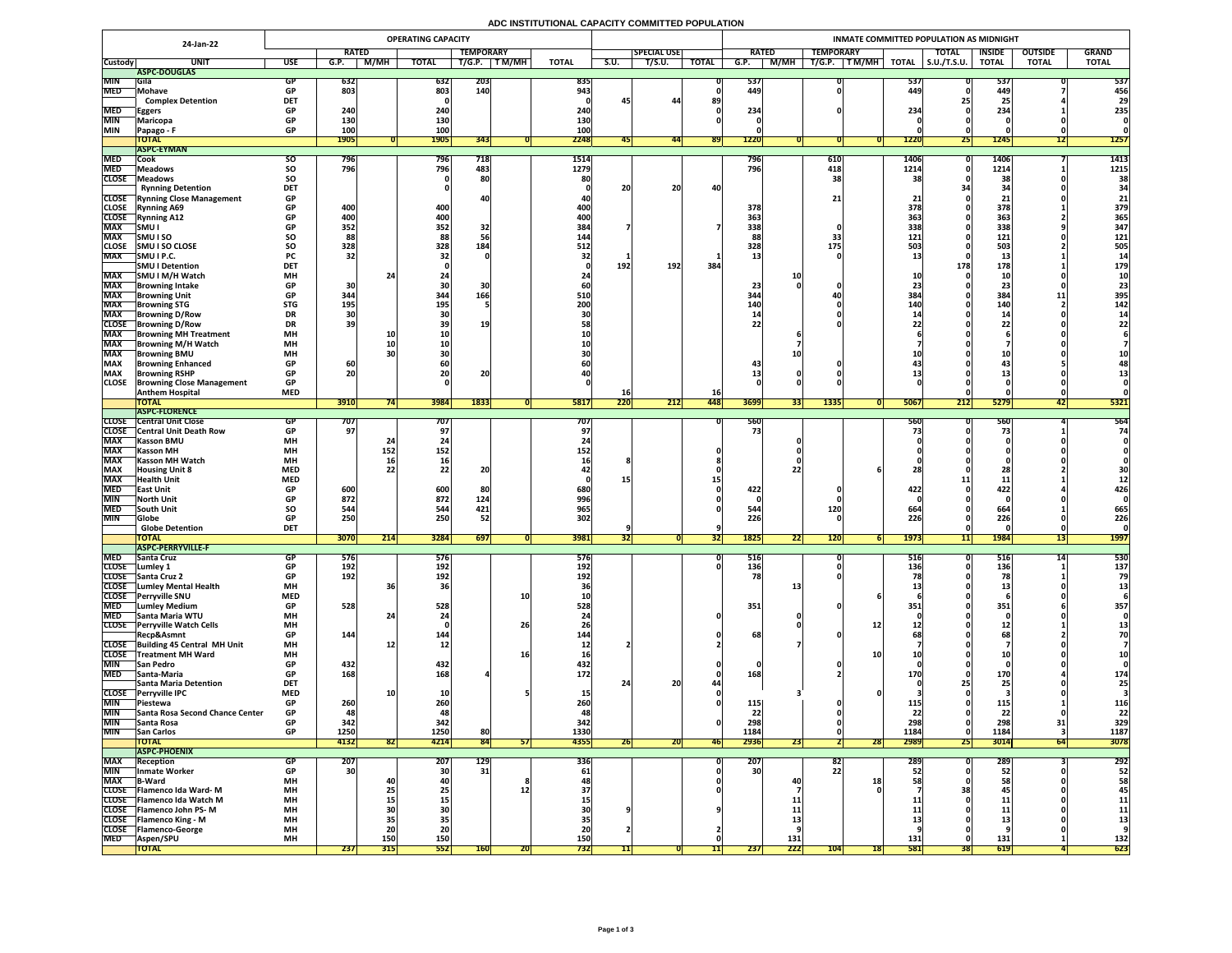## **ADC INSTITUTIONAL CAPACITY COMMITTED POPULATION**

|                            | 24-Jan-22                                                      |                            |                                 |             | <b>OPERATING CAPACITY</b>      |                  |             |              |                 |                    |                 |                   |            |                                                                 |                   | INMATE COMMITTED POPULATION AS MIDNIGHT |                               |                |              |
|----------------------------|----------------------------------------------------------------|----------------------------|---------------------------------|-------------|--------------------------------|------------------|-------------|--------------|-----------------|--------------------|-----------------|-------------------|------------|-----------------------------------------------------------------|-------------------|-----------------------------------------|-------------------------------|----------------|--------------|
|                            |                                                                |                            | <b>RATED</b>                    |             |                                | <b>TEMPORARY</b> |             |              |                 | <b>SPECIAL USE</b> |                 | <b>RATED</b>      |            | <b>TEMPORARY</b>                                                |                   | <b>TOTAL</b>                            | <b>INSIDE</b>                 | <b>OUTSIDE</b> | <b>GRAND</b> |
| <b>Custody</b>             | <b>UNIT</b>                                                    | <b>USE</b>                 | G.P.                            | M/MH        | <b>TOTAL</b>                   | T/G.P.           | T M/MH      | <b>TOTAL</b> | S.U.            | T/S.U.             | <b>TOTAL</b>    | G.P.              | M/MH       | T/G.P.<br>$\boxed{\mathsf{T}\,\mathsf{M}/\mathsf{M}\mathsf{H}}$ | <b>TOTAL</b>      | $\vert$ S.U./T.S.U.                     | <b>TOTAL</b>                  | <b>TOTAL</b>   | <b>TOTAL</b> |
| CLOSE Morey                | <b>ASPC-LEWIS</b>                                              | GP/PC                      | <b>800</b>                      |             | 800                            |                  |             | 800          | 16              |                    | <b>16</b>       | 475               |            |                                                                 | 475               |                                         | 4/t                           |                | 476          |
|                            | <b>Morey Detention</b>                                         | <b>DET</b>                 |                                 |             |                                |                  |             |              | 80              |                    | 80              |                   |            |                                                                 |                   |                                         | 89                            |                | 91           |
| <b>CLOSE</b> Rast          |                                                                | <b>PC</b>                  | 404                             |             | 404                            |                  |             | 404          |                 |                    |                 | 376               |            |                                                                 | <b>376</b>        |                                         | 376                           |                | 381          |
| CLOSE Rast II              |                                                                | PL.                        |                                 |             |                                |                  |             |              |                 |                    |                 | 10                |            |                                                                 |                   |                                         |                               |                | 10           |
| <b>CLOSE</b>               | <b>RAST III</b>                                                | <b>PC</b>                  |                                 |             |                                |                  |             |              |                 |                    |                 |                   |            |                                                                 |                   |                                         | 42                            |                |              |
| <b>MAX</b>                 | <b>Rast PC</b>                                                 |                            | 320                             |             | 320                            |                  |             | 320          |                 |                    |                 | 288               |            |                                                                 | 288               |                                         | 288                           |                | 297          |
|                            | CLOSE Rast Close Mgt.<br><b>Lewis Medical</b>                  | <b>PC</b><br><b>MED</b>    |                                 |             |                                |                  |             |              |                 |                    | <b>17</b>       |                   |            |                                                                 |                   |                                         |                               |                |              |
| <b>MED</b>                 | Stiner I                                                       | <b>GP</b>                  | 378                             |             | 378                            | 197              |             | 575          |                 |                    |                 | 366               |            |                                                                 | 366               |                                         | 366                           |                | 369          |
| <b>MED</b>                 | Stiner II                                                      | <b>GP</b>                  | 400                             |             | 400                            | 208              |             | 608          |                 |                    |                 | 400               |            | 111                                                             | 511               |                                         | 511                           |                | 520          |
|                            | <b>Stiner Detention</b>                                        | <b>DET</b>                 |                                 |             |                                |                  |             |              | 70              |                    | 70              |                   |            |                                                                 |                   | D /                                     | 67                            |                | 69           |
| <b>MIN</b>                 | <b>Bachman PC</b>                                              |                            | 300                             |             | 300                            | 76               |             | 376          |                 |                    |                 | 275               |            |                                                                 | 275               |                                         | 275                           |                | 275          |
|                            | MED Bachman GP                                                 | GD.<br>UГ                  | 300 <sub>l</sub><br><b>PODE</b> |             | 300 <sub>l</sub><br><b>POC</b> |                  |             | 376          |                 |                    |                 | 202<br><b>273</b> |            |                                                                 | 702<br>29J        |                                         | 203<br>LJJ<br>$\mathbf{\sim}$ |                | 293          |
| <b>MED</b>                 | <b>Stiner Transitory</b>                                       | <b>TRANS</b><br><b>DET</b> | 22                              |             |                                | <b>11</b>        |             |              |                 |                    |                 |                   |            |                                                                 |                   |                                         | 55                            |                |              |
|                            | <b>Bachman Detention</b><br><b>CLOSE</b> Buckley PC            |                            | 750                             |             | 750                            |                  |             | 750          | 16              |                    | 80              | 608               |            |                                                                 | 608               |                                         | 608                           |                | 614          |
|                            | <b>CLOSE</b> Buckley PC II                                     |                            |                                 |             | 50                             |                  |             |              |                 |                    |                 |                   |            |                                                                 |                   |                                         |                               |                |              |
| <b>MED</b>                 | <b>Barchey PC I</b>                                            |                            | 370                             |             | 370                            | 150              |             | 520          |                 |                    |                 | 370               |            |                                                                 |                   |                                         | 405                           |                | 407          |
| <b>MED</b>                 | <b>Barchey PC II</b>                                           |                            | 370                             |             | 370                            | 120              |             | 490          |                 |                    |                 | 359               |            |                                                                 | 359               |                                         | 359                           |                | 359          |
| <b>MED</b>                 | <b>Barchey PC III</b>                                          |                            |                                 |             |                                |                  |             |              |                 |                    |                 |                   |            |                                                                 |                   |                                         |                               |                |              |
| <b>MED</b>                 | <b>Barchey PC Watch Cells</b>                                  | <b>MH</b>                  |                                 |             |                                |                  | 20          |              |                 |                    |                 |                   |            |                                                                 |                   |                                         | als w                         |                |              |
|                            | <b>CLOSE</b> Sunrise Male Minors<br>CLOSE Sunrise Femal Minors | <b>GP</b><br><b>GP</b>     |                                 |             |                                |                  |             |              |                 |                    |                 |                   |            |                                                                 |                   |                                         |                               |                |              |
|                            | CLOSE Sunrise Minors CDU/Watch                                 |                            |                                 |             |                                |                  |             |              |                 |                    |                 |                   |            |                                                                 |                   |                                         |                               |                |              |
| <b>MIN</b>                 | <b>TEagle Point Second Chance Center</b>                       | <b>GP</b>                  | 300                             |             | 300                            |                  |             | 300          |                 |                    |                 | <b>199</b>        |            |                                                                 | 199               |                                         | 199                           |                | 200          |
|                            | <b>TOTAL</b>                                                   |                            | 5104                            |             | 5104                           | 850              | ZU.         | <b>5974</b>  | 279             |                    | 279             | 4165              |            | 157                                                             | 4335<br>L31       | 244                                     | 4579                          | 451            | 4624         |
|                            | <b>ASPC-SAFFORD</b>                                            |                            |                                 |             |                                |                  |             |              |                 |                    |                 |                   |            |                                                                 |                   |                                         |                               |                |              |
| <b>MIN</b>                 | <b>Fort Grant</b>                                              | GP                         | 588                             |             | 588                            | <b>160</b>       |             | 7481         |                 |                    |                 | 329               |            |                                                                 | <b>329</b>        |                                         | 329                           |                | 329          |
|                            | <b>Miles Detention</b>                                         | <b>DET</b>                 |                                 |             |                                |                  |             |              |                 | 24                 | 49              |                   |            |                                                                 |                   |                                         |                               |                |              |
| MIN<br><b>MED</b>          | <b>Sraham</b><br><b>Tonto</b>                                  | <b>GP</b><br><b>PC</b>     | 615<br>250                      |             | 615<br>250                     | 160              |             | 711<br>410   |                 |                    |                 | 230<br>249        |            |                                                                 | <b>230</b><br>249 |                                         | 230<br>249                    |                | 230<br>250   |
|                            | <b>Tonto Detention</b>                                         | <b>DET</b>                 |                                 |             |                                |                  |             |              |                 |                    |                 |                   |            |                                                                 |                   |                                         |                               |                |              |
|                            | <b>TOTAL</b>                                                   |                            | <b>1453</b>                     |             | 1453                           | 416              |             | 1869         |                 | $\overline{24}$    |                 | 808               |            |                                                                 | 808               |                                         | 822                           |                | 825          |
|                            | <b>ASPC-TUCSON</b>                                             |                            |                                 |             |                                |                  |             |              |                 |                    |                 |                   |            |                                                                 |                   |                                         |                               |                |              |
|                            | CLOSE Cimarron                                                 | GP                         | 648                             |             | 648                            |                  |             | 648          |                 |                    |                 | 603               |            |                                                                 | 603               |                                         | 603                           |                | 608          |
|                            | <b>Cimarron Detention</b>                                      | <b>DET</b>                 |                                 |             |                                |                  |             |              |                 | 48                 | 96 <sub>l</sub> |                   |            |                                                                 |                   |                                         | 86                            |                | 86           |
|                            | <b>CLOSE</b> Rincon MH Watch<br><b>CLOSE</b> Rincon Medical    | <b>MH</b><br><b>MED</b>    |                                 |             | 79                             |                  |             | 85           |                 |                    |                 |                   | 41         |                                                                 |                   |                                         | 41                            |                |              |
|                            | CLOSE Rincon S.N.U.                                            | <b>MED</b>                 |                                 |             | 16                             |                  |             |              |                 |                    |                 |                   |            |                                                                 |                   |                                         |                               |                |              |
|                            | <b>CLOSE</b> Cimarron Transitory                               | <b>TRANS</b>               |                                 |             |                                |                  |             |              |                 |                    |                 |                   |            |                                                                 |                   |                                         |                               |                |              |
| <b>CLOSE</b> Rincon        |                                                                | <b>GP</b>                  | 340                             |             | 340                            |                  |             | 340          |                 |                    |                 | 329               |            |                                                                 | 329               |                                         | 329                           |                | 329          |
|                            | <b>CLOSE</b> Rincon MH Program                                 | <b>MH</b>                  |                                 | 256         | 256                            |                  |             | 256          |                 |                    |                 |                   | <b>190</b> |                                                                 | 190               |                                         | <b>190</b>                    |                | <b>190</b>   |
| <b>MAX</b>                 | <b>Rincon MH Program II</b>                                    | <b>MH</b>                  |                                 | <b>149</b>  | 149                            |                  |             | 152          |                 |                    |                 |                   | 84         |                                                                 |                   |                                         | 84                            |                | 88           |
| <b>MAX</b><br><b>MED</b>   | <b>Rincon MH Watch II</b>                                      | <b>MH</b><br><b>GP</b>     | 768                             |             | 768                            |                  | 20          | 768          |                 |                    |                 | 713               |            |                                                                 | 713               |                                         |                               |                | 719          |
| <b>MED</b>                 | <b>Santa Rita</b><br>Manzanita S.N.U.                          | <b>MED</b>                 |                                 |             | 25 <sub>1</sub>                |                  | <b>20</b>   |              |                 |                    |                 |                   | 25         |                                                                 |                   |                                         | 713<br><b>44</b>              |                |              |
| <b>MED</b>                 | Manzanita                                                      | <b>GP</b>                  | 179                             |             | 179                            | 107              |             | 286          |                 |                    |                 | 179               |            |                                                                 | 216               | <b>NA</b>                               | 216                           |                | 217          |
|                            | MED Manzanita Second Chance Center                             | <b>GP</b>                  | 48                              |             | 481                            |                  |             |              |                 |                    |                 |                   |            |                                                                 |                   | <b>NA</b>                               | 24                            |                | 24           |
| <b>MED</b>                 | <b>Manzanita Watch Cells</b>                                   | <b>MH</b>                  |                                 |             |                                |                  |             |              |                 |                    |                 |                   |            |                                                                 |                   |                                         |                               |                |              |
| <b>MED</b>                 | Manzanita Residential                                          | <b>MED</b>                 |                                 |             | 58                             |                  |             |              |                 |                    |                 |                   |            |                                                                 |                   |                                         |                               |                |              |
|                            | <b>Manzanita Detention</b>                                     | <b>DET</b>                 |                                 |             |                                |                  |             |              | <b>12</b>       | 11                 | 23              |                   |            |                                                                 |                   |                                         |                               |                |              |
| <b>MED</b>                 | Winchester<br><b>Winchester Detention</b>                      | <b>GP</b><br><b>DET</b>    | 400                             |             | 400                            | 336              |             | 736          |                 |                    |                 | 400               |            | 271                                                             | 671               |                                         | 671                           |                | 680          |
|                            | <b>Complex Detention</b>                                       | <b>DET</b>                 |                                 |             |                                |                  |             |              | TC<br>40        | ┹┻                 | 24<br>80        |                   |            |                                                                 |                   |                                         |                               |                |              |
| <b>MIN</b>                 | Catalina                                                       | <b>GP</b>                  | 360                             |             | 360                            |                  |             | 360          |                 |                    |                 | 355               |            |                                                                 | 355               |                                         | 355                           |                | 356          |
| <b>MIN</b>                 | Whetstone                                                      | <b>GP</b>                  | 1250                            |             | 1250                           |                  |             | 1250         |                 |                    |                 | 977               |            |                                                                 | 977               |                                         | 977                           |                | 978          |
|                            | <b>TOTAL</b>                                                   |                            | 3993                            | 607         | 4600                           | 467              | 47          | <b>5116</b>  | <b>178</b>      | 111                | 289             | 3580              | 411        | <b>324</b>                                                      | 4330<br> 15       | 232                                     | 4562                          |                | 4596         |
|                            | <b>ASPC-WINSLOW</b>                                            |                            |                                 |             |                                |                  |             |              |                 |                    |                 |                   |            |                                                                 |                   |                                         |                               |                |              |
| <b>MIN</b><br>CLOSE Kaibab | <b>Coronado</b>                                                | GP<br>GP                   | 492<br>800                      |             | 492<br>800                     | <b>136</b>       |             | 628<br>800   |                 |                    |                 | <b>123</b><br>666 |            |                                                                 | 123<br>666        |                                         | <b>123</b><br>666             |                | 123<br>671   |
|                            | <b>Complex Detention</b>                                       | <b>DET</b>                 |                                 |             |                                |                  |             |              | 20              | 19                 | 39              |                   |            |                                                                 |                   |                                         |                               |                |              |
| <b>MIN</b>                 | <b>Apache</b>                                                  | <b>GP</b>                  | 334                             |             | 334                            | 80               |             |              |                 |                    |                 | 334               |            |                                                                 | 339               |                                         | 339                           |                | 339          |
|                            | <b>Apache Detention</b>                                        | <b>DET</b>                 |                                 |             |                                |                  |             |              | TC              |                    | $12$            |                   |            |                                                                 |                   |                                         |                               |                |              |
|                            | <b>TOTAL</b>                                                   |                            | 1626                            |             | <b>1626</b>                    | 216              |             | 1842         | 32              | <b>19</b>          | 51              | 1123              |            |                                                                 | <b>1128</b>       | Z41                                     | 1152                          |                | <b>1157</b>  |
|                            | <b>ASPC-YUMA</b>                                               |                            |                                 |             |                                |                  |             |              |                 |                    |                 |                   |            |                                                                 |                   |                                         |                               |                |              |
| <b>MED</b>                 | Cheyenne                                                       | <b>GP</b>                  | 800                             |             | 800                            | 324              |             | 1124         |                 |                    |                 | 722               |            |                                                                 | 722               |                                         | 722                           |                | 740          |
| <b>MIN</b>                 | <b>Cheyenne Detention</b>                                      | <b>DET</b><br><b>GP</b>    |                                 |             |                                | <b>80</b>        |             |              | <b>40</b>       | <b>39</b>          | 79              |                   |            |                                                                 |                   | 57                                      | 57                            |                | 61           |
| <b>CLOSE</b>               | Cocopah<br>Dakota Y13                                          |                            | 250<br>800                      |             | 250<br>800                     |                  |             | 330<br>800   | 16 <sub>1</sub> |                    | <b>16</b>       | 372               |            |                                                                 | 372               |                                         | 372                           |                | 379          |
|                            | <b>Dakota Detention</b>                                        | <b>GP</b><br><b>DET</b>    |                                 |             |                                |                  |             |              | 80              |                    | 80              |                   |            |                                                                 |                   |                                         |                               |                | 74           |
| <b>MED</b>                 | Cibola                                                         | <b>GP</b>                  | 1250                            |             | 1250                           | <b>16</b>        |             | 1266         |                 |                    |                 | 840               |            |                                                                 | 840               |                                         | 840                           | TV.            | 852          |
| <b>MIN</b>                 | La Paz                                                         | <b>GP</b>                  | 1250                            |             | 1250                           |                  |             | 1250         |                 |                    |                 | $711_1$           |            |                                                                 | 711               |                                         | 711                           |                | 714          |
|                            | <b>TOTAL</b>                                                   |                            | 4350                            |             | 4350                           | <b>420</b>       |             | 4770         | <b>136</b>      | 39                 | <b>175</b>      | 2645              |            |                                                                 | 2645              | <b>130</b>                              | 2775                          | 45             | 2820         |
|                            | <b>TOTAL IN-STATE</b>                                          |                            | 29780                           | <b>1292</b> | <b>31072</b>                   | <b>5486</b>      | <u> 146</u> | <b>36704</b> | <b>1006</b>     | <b>469 </b>        | <b>1475</b>     | 22238             | 711        | 2047                                                            | 25076             | <b>955</b>                              | 26031                         | <b>267</b>     | <b>26298</b> |